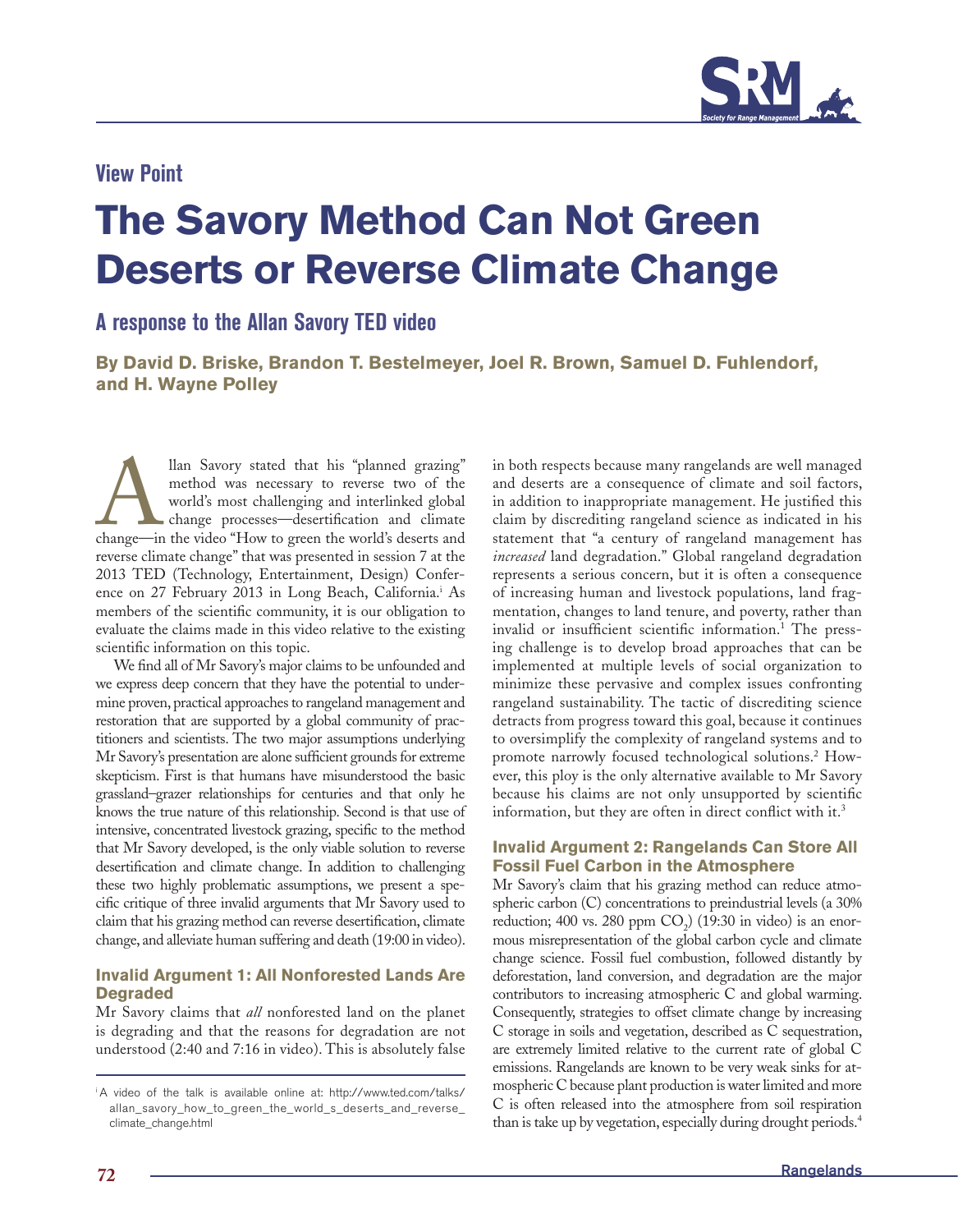We present a few key values from the global C cycle to identify the inaccuracy of Mr Savory's claims regarding the potential for his grazing method, or any grazing method, to sequester C. In 2012, global greenhouse gas emissions were estimated at about 50 billion metric tons  $(CO,$  equivalents;  $CO<sub>2</sub>e$ ).<sup>1</sup> In order to offset these current emissions, rangelands would have to sequester approximately 13.6 billion tons of C annually.<sup>ii</sup> Given that there are about five billion hectares of rangeland globally, it is relatively simple to calculate that each hectare of rangeland would have to sequester an additional two tons of C each year. Credible estimates of the potential for rangeland C sequestration are generally less than 0.25 tons C per hectare per year, which is eight-fold less than Mr Savory's claims would require.

Even this estimate of the large discrepancy in rangeland C sequestration is extremely conservative because of the inherent ecological limitations that control plant production and C sequestration. Grass biomass is about 40% C, so that sequestering 2.5 tons of C per hectare would require that approximately 6.25 tons per hectare (6,250 kg or 12,500 lbs) of dry matter be produced each year. Given that the vast majority of the world's rangelands are arid and semiarid, the opportunities for achieving these levels of plant production are all but impossible.<sup>5</sup> In addition, only a portion of the C in plant biomass production is stored in the soil as organic C, while the majority is released back into the atmosphere as  $CO<sub>2</sub>$  from plant and soil microbial respiration (a cellular biochemical process that releases carbon dioxide during energy production, it is driven largely by temperature and soil water availability<sup>6</sup>).

Finally, the capacities of soils to sequester C do not increase indefinitely, but they encounter upper limits set by climate, vegetation, and soil characteristics. Most estimates set the C sequestration potential of global rangelands between one and two billion tons per year, a significant amount to be sure, but hardly sufficient to offset current C emissions (50 billion tons in 2012). In addition, rain-fed rangelands are estimated to attain new upper limits on C sequestration in about two decades following major improvements in management strategies. Consequently, currently recommended rangeland management strategies place greater emphasis on the *conservation* of existing soil C, rather than the *sequestration* of additional C.7

#### **Invalid Argument 3: Intensive Grazing is Necessary to Prevent Rangeland Degradation**

The ecological benefits of concentrated livestock grazing or "hoof action" to rangeland restoration and C sequestration are grossly overstated and without supporting evidence, other than for a few select photos.3 Two of the photos presented in the video were misrepresented. One, occurring within Chaco Culture National Historical Park, was identified in a web comment on the TED talk by Bernard Foy (8 March 2013) as an area that is slowly recovering from a historical period of mismanaged grazing, rather than as a consequence of grazing exclusion as indicated by Mr Savory. Another set of repeat photographs, assembled by one of the authors (Bestelmeyer), were inappropriately associated with Jornada Experimental Range, but were actually of a small patch of desert grassland within the Las Cruces International Airport in southwestern New Mexico (toward the top of the "X" runways, which can be found in Google Earth).

We briefly describe this misrepresentation of the desert grassland example in southern New Mexico to disprove Mr Savory's claim that nonuse by livestock contributes to rangeland degradation. This area has been, as Mr Savory indicates, ungrazed by domestic livestock since the 1950s and there had been an obvious decline in grass cover in spite of grazing exclusion (as of 2003). Wind erosion of sandy soils in the surrounding desertified landscape was proposed as a cause for this decline, rather than grazing exclusion.<sup>8</sup> Wind moves large amounts of sand that are deposited on and trigger erosion around remnant plants, causing mortality and limiting reproduction, even in the absence of grazing. This grass patch is a relict within a desertifying landscape that only exists at all *because* it was fenced.

The pertinent question in this case, however, is: could Mr Savory's grazing method have prevented or now restore this remnant grassland patch? We have tested the effects of intensive grazing and rest from grazing on the dominant grass, black grama (*Bouteloua eriopoda*), in this desert grassland.<sup>9</sup> Grass cover increases dramatically with rest and intensive grazing delays this recovery. Most relevant to Mr Savory's claims, we found no evidence that grass cover had declined with 13 years of rest in a noneroding landscape. Erosion and drought can act suddenly in desert grasslands of the southwestern United States to produce widespread mortality of the dominant perennial grass black grama.<sup>10</sup> Fortunately, livestock producers of the region recognize that flexible grazing management is needed to sustain these arid grasslands.

It is also useful to consider the proposed mechanisms by which grazing should benefit perennial grasses like black grama. Many of the soils in this desert grassland are sandy and crusting does not limit infiltration, so the mechanical action of hooves does not increase infiltration. In contrast, the biological crusts implicated as a contributor to desertification by Mr Savory are known to stabilize the sandy soil surface and protect it from wind erosion and carbon loss.<sup>11,12</sup> Similarly, experimental data from Botswana confirm the importance of soil biological crusts for cycling rangeland C and specifically indicate that intensive grazing, which destroys these crusts through trampling and burial, will adversely affect C sequestration and storage.13 This research concluded that managed grazing, where soil surfaces are only lightly disturbed, would help maintain a positive C balance in African rangelands.

<sup>&</sup>lt;sup>ii</sup> The atomic weight of CO2 is 44: carbon=12, oxygen=16. Therefore  $CO2=12+16+16=44$ . For our purposes, 13.6 billion tons of C must be stored in the soil to offset 50 billion tons of atmospheric CO2 (50  $\times$  0.27).